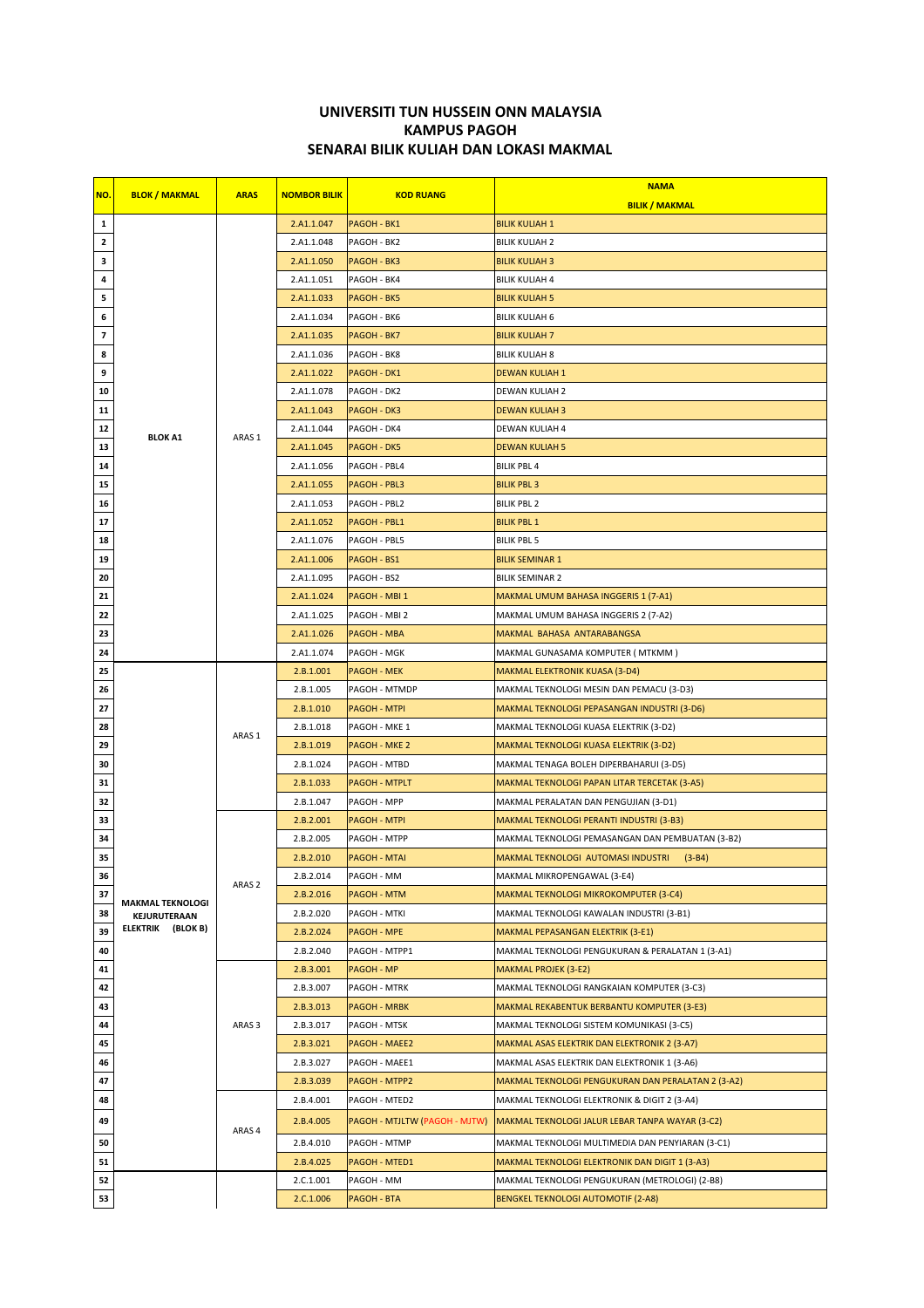|     |                                    |                   |                     |                        | <b>NAMA</b>                                                  |
|-----|------------------------------------|-------------------|---------------------|------------------------|--------------------------------------------------------------|
| NO. | <b>BLOK / MAKMAL</b>               | <b>ARAS</b>       | <b>NOMBOR BILIK</b> | <b>KOD RUANG</b>       | <b>BILIK / MAKMAL</b>                                        |
| 54  |                                    |                   | 2.C.1.013           | PAGOH - BDK            | BENGKEL DINAMIK KENDERAAN (2-A9)                             |
| 55  |                                    |                   | 2.C.1.019           | <b>PAGOH - MPL</b>     | <b>MAKMAL PROJEK LOJI (2-A4)</b>                             |
| 56  |                                    | ARAS 1            | 2.C.1.023           | PAGOH - BKpl           | BENGKEL TEKNOLOGI KIMPALAN (2-B2)                            |
| 57  |                                    |                   | 2.C.1.030           | PAGOH - BPA            | BENGKEL TEKNOLOGI PEMESINAN ASAS (2-B1)                      |
| 58  |                                    |                   | 2.C.1.034           | PAGOH - MMM            | MAKMAL MEKANIK MESIN (2-E2)                                  |
| 59  |                                    |                   | 2.C.1.045           | <b>PAGOH - MTML</b>    | MAKMAL TEKNOLOGI MEKANIKAL LOJI (2-A5)                       |
| 60  | <b>MAKMAL TEKNOLOGI</b>            |                   | 2.C.2.001           | PAGOH - MSB            | MAKMAL SAINS BAHAN (2-B4)                                    |
| 61  | KEJURUTERAAN<br>MEKANIKAL (BLOK C) | ARAS <sub>2</sub> | 2.C.2.015           | PAGOH - SL2            | MAKMAL LUKISAN KEJURUTERAAN MEKANIKAL 2 (2-2A)               |
| 62  |                                    |                   | 2.C.2.019           | PAGOH - MSD            | MAKMAL STATIK DAN DINAMIK (2-E7)                             |
| 63  |                                    |                   | 2.C.3.001           | PAGOH - MTA            | MAKMAL TEKNOLOGI APAREL (2-C6)                               |
| 64  |                                    | ARAS <sub>3</sub> | 2.C.3.012           | PAGOH - MTher          | MAKMAL TERMODINAMIK (2-A1)                                   |
| 65  |                                    |                   | 2.C.3.016           | PAGOH - MMP            | MAKMAL MEKANIK PEPEJAL (2-E4)                                |
| 66  |                                    |                   | 2.C.4.001           | PAGOH - CADCAM         | MAKMAL TEKNOLOGI CAD/CAM (2-B9)                              |
| 67  |                                    |                   | 2.C.4.002           | PAGOH - SL1            | MAKMAL LUKISAN KEJURUTERAAN MEKANIKAL 1 (2-F1)               |
| 68  |                                    | ARAS <sub>4</sub> | 2.C.4.013           | PAGOH - MTIE           | MAKMAL TEKNOLOGI INDUSTRI DAN ERGONOMIK (2-B10)              |
| 69  |                                    |                   | 2.C.4.017           | PAGOH - MRL            | <b>MAKMAL REKABENTUK LOJI (2-A11)</b>                        |
| 70  |                                    |                   | 2.D.1.001           | PAGOH - MTT            | MAKMAL TEKNOLOGI TENUNAN (2-C3)                              |
| 71  |                                    |                   | 2.D.1.007           | <b>PAGOH - MTK</b>     | MAKMAL TEKNOLOGI KAIT (2-C4)                                 |
| 72  |                                    |                   | 2.D.1.019           | PAGOH - MTBP           | MAKMAL TEKNOLOGI BAHAN PEMBUNGKUSAN (2-D4)                   |
| 73  |                                    |                   | 2.D.1.025           | <b>PAGOH - MTMPbks</b> | MAKMAL TEKNOLOGI MESIN PEMBUNGKUSAN (2-D6)                   |
| 74  |                                    | ARAS 1            | 2.D.1.029           | PAGOH - MSP            | MAKMAL SISTEM PENGUJIAN (2-D3)                               |
| 75  |                                    |                   | 2.D.1.031           | <b>PAGOH - BTLP</b>    | BENGKEL TEKNOLOGI LOJI PANDU (2-A12)                         |
| 76  |                                    |                   | 2.D.1.035           | PAGOH - MPTP           | MAKMAL PROJEK TEKNOLOGI PEMBUNGKUSAN (2-D2)                  |
| 77  | <b>MAKMAL TEKNOLOGI</b>            |                   | 2.D.1.047           | <b>PAGOH - MTCK</b>    | BENGKEL TEKNOLOGI CELUPAN DAN KEMASAN (2-C8)                 |
| 78  | KEJURUTERAAN<br>MEKANIKAL (BLOK D) |                   | 2.D.1.052           | PAGOH - BKTL           | BENGKEL KEJURUTERAAN TEKNOLOGI LOJI (2-A6)                   |
| 79  |                                    |                   | 2.D.2.001           | <b>PAGOH - MTKP</b>    | MAKMAL TEKNOLOGI KOMPONEN PEMBUNGKUSAN (2-D1)                |
| 80  |                                    | ARAS <sub>2</sub> | 2.D.2.005           | PAGOH - MTRSP          | MAKMAL TEKNOLOGI REKABENTUK DAN SIMULASI PEMBUNGKUSAN (2-D5) |
| 81  |                                    |                   | 2.D.2.017           | PAGOH - MMD            | MAKMAL MEKANIK BENDALIR (2-A3)                               |
| 82  |                                    |                   | 2.D.3.001           | PAGOH - MIK            | MAKMAL INSTRUMENTASI DAN KAWALAN (2-E3)                      |
| 83  |                                    | ARAS <sub>3</sub> | 2.D.3.005           | PAGOH - MTP            | MAKMAL TEKNOLOGI PELINCIR (2-A10)                            |
| 84  |                                    |                   | 2.D.3.017           | PAGOH - MIL            | MAKMAL INSTRUMENTASI LOJI (2-A7)                             |
| 85  |                                    | ARAS <sub>4</sub> | 2.D.4.005           | PAGOH - BTAIR          | MAKMAL TEKNOLOGI AUTOMASI INDUSTRI DAN ROBOTIK (2-B5)        |
| 86  |                                    |                   | 2.E.1.002           | PAGOH - BTTL           | BENGKEL TEKNOLOGI TUANGAN LOGAM (2-6B)                       |
| 87  |                                    |                   | 2.E.1.004           | PAGOH - BKPM           | BENGKEL TEKNOLOGI PEMBUATAN MODEN (2-B11)                    |
| 88  |                                    |                   | 2.E.1.011           | PAGOH - MTGDK          | MAKMAL GETARAN DAN KEBISINGAN (2-E5)                         |
| 89  | <b>MAKMAL TEKNOLOGI</b>            |                   | 2.E.1.014           | <b>PAGOH - MF</b>      | MAKMAL TEKNOLOGI FABRIKASI (2-B3)                            |
| 90  | KEJURUTERAAN                       | ARAS 1            | 2.E.1.020           | PAGOH - MTPBK          | MAKMAL TEKNOLOGI PEMESINAN BERBANTU KOMPUTER (2-B7)          |
| 91  | MEKANIKAL (BLOK E)                 |                   | 2.E.1.023           | <b>PAGOH - MPKT</b>    | MAKMAL PENGUJIAN KESELESAAN TERMA (2-C2)                     |
| 92  |                                    |                   | 2.E.1.030           | PAGOH - MPTks          | MAKMAL PENGUJIAN TEKSTIL (2-C1)                              |
| 93  |                                    |                   | 2.E.1.033           | PAGOH - MTP            | MAKMAL TEKNOLOGI PINTALAN (2-C7)                             |
| 94  |                                    |                   | 2.E.1.039           | PAGOH - MTBT           | MAKMAL TEKNOLOGI BUKAN TENUN (2-C5)                          |
| 95  |                                    |                   | 2.F.1.001           | PAGOH - BTC            | <b>BENGKEL TEKNOLOGI KONKRIT (1-C3)</b>                      |
| 96  |                                    |                   | 2.F.1.008           | PAGOH - BTFB           | BENGKEL TEKNOLOGI FABRIKASI BESI (1-B1)                      |
| 97  | <b>MAKMAL TEKNOLOGI</b>            |                   | 2.F.1.020           | PAGOH - MTAAS          | MAKMAL TEKNOLOGI KEJURUTERAAN AIR DAN AIR SISA (1-A3)        |
| 98  | KEJURUTERAAN AWAM                  | ARAS 1            | 2.F.1.029           | PAGOH - BTK            | BENGKEL TEKNOLOGI KEJURUTERAAN KOMPOSIT (1-B3)               |
| 99  | (BLOK F)                           |                   | 2.F.1.036           | <b>PAGOH - BTKSB</b>   | BENGKEL TEKNOLOGI KEJURUTERAAN STRUKTUR BERAT (1-C2)         |
| 100 |                                    |                   | 2.F.1.042           | PAGOH - MTKSA          | MAKMAL TEKNOLOGI KEJURUTERAAN SUMBER AIR (1-A2)              |
| 101 |                                    |                   | 2.F.1.047           | <b>PAGOH - MTKMB</b>   | MAKMAL TEKNOLOGI KEJURUTERAAN MEKANIK BENDALIR (1-A1)        |
| 102 |                                    |                   | 2.G.1.002           | PAGOH - BTPp           | BENGKEL TEKNOLOGI KEJURUTERAAN PERPAIPAN (1-D2)              |
| 103 |                                    |                   | 2.G.1.009           | PAGOH - BTP            | <b>BENGKEL TEKNOLOGI PERABOT (1-D2)</b>                      |
| 104 |                                    |                   | 2.G.1.018           | PAGOH - MTPB           | MAKMAL TEKNOLOGI KEJURUTERAAN PERKHIDMATAN BANGUNAN (1-D1)   |
| 105 |                                    |                   | 2.G.1.036           | PAGOH - MTKGm          | MAKMAL TEKNOLOGI KEJURUTERAAN GEOMATIK (1-C7)                |
| 106 |                                    | ARAS 1            | 2.G.1.042           | PAGOH - MTKJR          | MAKMAL TEKNOLOGI KEJURUTERAAN JALAN RAYA (1-C9)              |
| 107 |                                    |                   | 2.G.1.051           | PAGOH - BTM            | <b>BENGKEL TEKNOLOGI MASONRI (1-C4)</b>                      |
| 108 | <b>MAKMAL TEKNOLOGI</b>            |                   | 2.G.1.060           | PAGOH - BTPk           | BENGKEL TEKNOLOGI KEJURUTERAAN PERKAYUAN (1-C10)             |
| 109 | KEJURUTERAAN AWAM<br>(BLOK G)      |                   | 2.G.1.070           | <b>PAGOH - MTKAS</b>   | MAKMAL TEKNOLOGI KEJURUTERAAN ALAM SEKITAR (1-A4)            |
| 110 |                                    |                   | 2.G.2.003           | PAGOH - MTKSR          | MAKMAL TEKNOLOGI KEJURUTERAAN STRUKTUR RINGAN (1-C1)         |
| 111 |                                    | ARAS <sub>2</sub> | 2.G.2.016           | <b>PAGOH - MTKAP</b>   | MAKMAL TEKNOLOGI KEJURUTERAAN AIR POLLUTION (1-C6)           |
| 112 |                                    |                   | 2.G.2.021           | PAGOH - MTKTP          | MAKMAL TEKNOLOGI KEJURUTERAAN TRAFIK (1-C8)                  |
|     |                                    |                   |                     |                        |                                                              |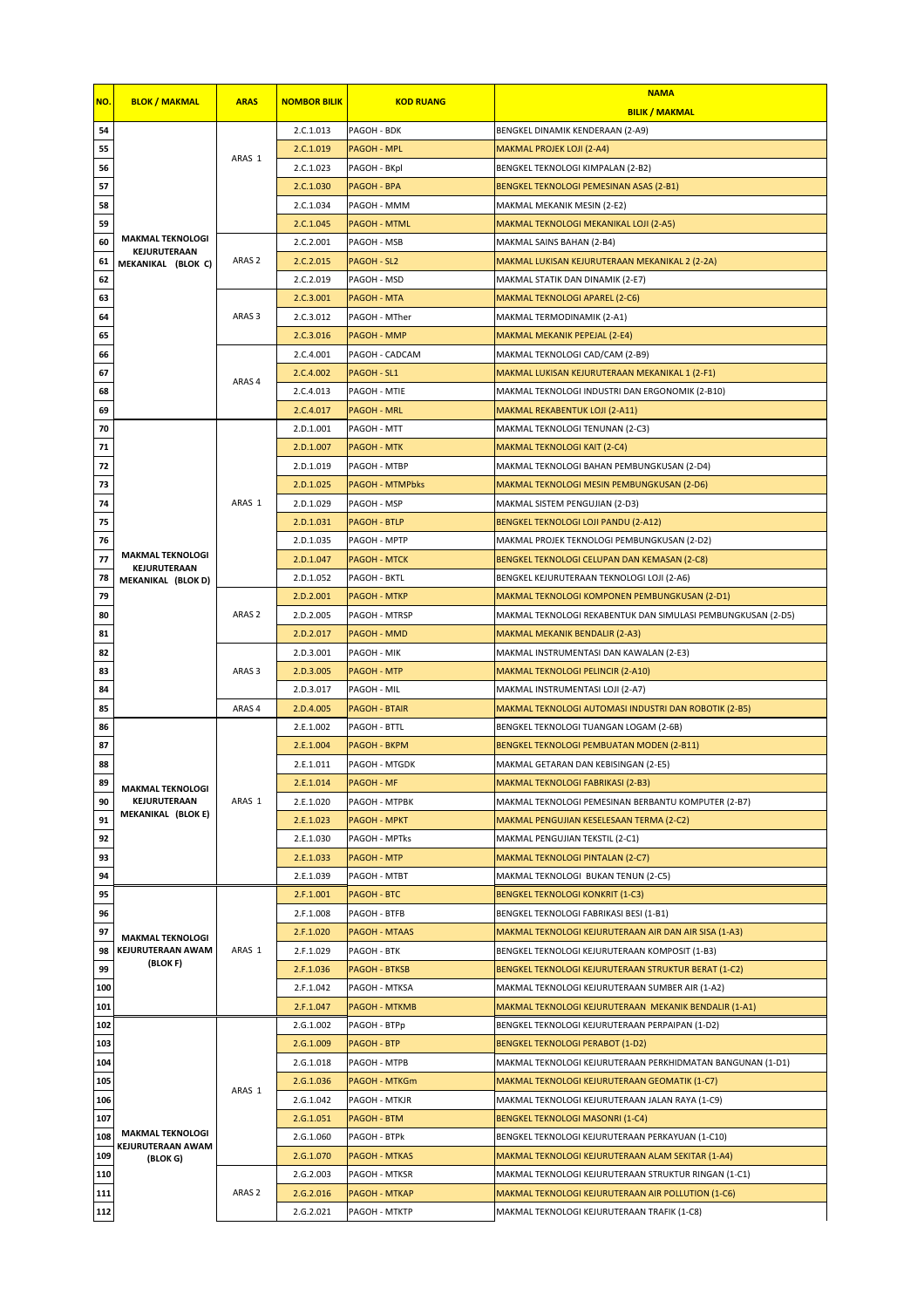| NO.        | <b>BLOK / MAKMAL</b>           | <b>ARAS</b>       | <b>NOMBOR BILIK</b> | <b>KOD RUANG</b>                            | <b>NAMA</b>                                                     |
|------------|--------------------------------|-------------------|---------------------|---------------------------------------------|-----------------------------------------------------------------|
|            |                                |                   |                     |                                             | <b>BILIK / MAKMAL</b>                                           |
| 113        |                                |                   | 2.G.3.001           | PAGOH - MTL2                                | MAKMAL LUKISAN TEKNOLOGI KEJURUTERAAN AWAM 2 (1-C11A)           |
| 114        |                                | ARAS <sub>3</sub> | 2.G.3.004           | PAGOH - MTCAD1                              | MAKMAL LUKISAN CAD KEJURUTERAAN AWAM 2 (1-C12B)                 |
| 115        |                                |                   | 2.G.3.005           | <b>PAGOH - MTCAD2</b>                       | MAKMAL LUKISAN CAD KEJURUTERAAN AWAM 1 (1-C12A)                 |
| 116        | MTKA, MTKK & MTKMM<br>(BLOK H) |                   | 2.H.1.001           | PAGOH - MBHi 1                              | MAKMAL BIOPEMPROSESAN HILIRAN 1 (MBHi 1) (4-A7)                 |
| 117        |                                | ARAS 1            | 2.H.1.010           | PAGOH - MMBe                                | MAKMAL MEKANIK BENDALIR (MMBe) (4-A6)                           |
| 118        |                                |                   | 2.H.1.016           | PAGOH - MTBa                                | MAKMAL TEKNOLOGI BAHAN (MTBa) (4-A8)                            |
| 119        |                                |                   | 2.H.1.022           | PAGOH - MBHu                                | MAKMAL BIOPEMPROSESAN HULUAN (MBHu) (4-A5)                      |
| 120        |                                |                   | 2.H.1.037           | PAGOH - MTKGt                               | MAKMAL TEKNOLOGI KEJURUTERAAN GEOTEKNIK (1-C5)                  |
| 121        |                                |                   | 2.H.1.042           | <b>PAGOH - MTKPe</b>                        | MAKMAL TEKNOLOGI KEJURUTERAAN PEMISAHAN (MTKPe) (4-A2)          |
| 122        |                                |                   | 2.H.1.045           | PAGOH - MPCI                                | MAKMAL PROSES CONTROL DAN INTRUMENTASI (MPCI) (4-A11)           |
| 123        |                                |                   | 2.H.1.049           | <b>PAGOH - MKTBK</b>                        | MAKMAL KEJURUTERAAN TINDAK BALAS KIMIA (MKTBK) (4-A4)           |
| 124        |                                |                   | 2.H.1.054           | PAGOH - MPHJ                                | MAKMAL PEMINDAHAN HABA DAN JISIM (MPHJ) (4-A1)                  |
| 125        |                                | ARAS <sub>2</sub> | 2.H.2.001           | PAGOH - MT                                  | MAKMAL TERMODINAMIK (MT) (4-A3)                                 |
| 126        |                                |                   | 2.H.2.016           | PAGOH - MKTKK                               | MAKMAL KOMPUTER TEKNOLOGI KEJURUTERAAN KIMIA (MKTKK) (4-A12)    |
| 127        |                                |                   | 2.H.2.019           | <b>PAGOH - MAKTKA</b>                       | MAKMAL APLIKASI KOMPUTER KEJURUTERAAN AWAM (1-C13)              |
| 128        |                                |                   | 2.H.3.001           | PAGOH - MPD1                                | MAKMAL PROJEK DIPLOMA 1 (6-A5)                                  |
| 129        |                                |                   | 2.H.3.003           | PAGOH - MPD2                                | MAKMAL PROJEK DIPLOMA 2 (6-A6)                                  |
| 130        |                                | ARAS <sub>3</sub> | 2.H.3.004           | PAGOH - MGA                                 | MAKMAL GRAFIK & ANIMASI                                         |
| 131        |                                |                   | 2.H.3.013           | PAGOH - SAVA                                | MAKMAL KOMPUTER SAVA (6-A1)                                     |
| 132        |                                |                   | 2.H.3.016           | PAGOH - MTL1                                | MAKMAL LUKISAN TEKNOLOGI KEJURUTERAAN AWAM 1 (1-11A)            |
| 133        |                                |                   | 2.J.1.001           | PAGOH - W-MF KESIHATAN                      | MAKMAL FIZIK KESIHATAN (5-A10)                                  |
| 134        |                                |                   | 2.J.1.007           | PAGOH - W-MF SINARAN                        | MAKMAL FIZIK SINARAN (5-A8)                                     |
| 135        |                                |                   | 2.J.1.010           | PAGOH - W-MAM                               | FOOD ANALYSIS LAB (5-C4)                                        |
| 136        |                                |                   | 2.J.1.016           | PAGOH - W-MIM                               | FOOD INSTRUMENTATION CENTRE LAB(5-C3)                           |
| 137        |                                |                   | 2.J.1.020           | PAGOH - W-MMM                               | FOOD MICROBIOLOGI (5-2C)                                        |
| 138        |                                |                   | 2.J.1.027           | PAGOH - W-MBM                               | FOOD BIOCHEMISTRY (5-C1)                                        |
| 139        |                                | ARAS 1            | 2.J.1.033           | PAGOH - W-MP                                | NUTRITION LAB (5-C6)                                            |
| 140        |                                |                   | 2.J.1.036           | PAGOH - W-RU&MSM                            | FOOD SENSORY LAB (5-C5)                                         |
| 141        |                                |                   | 2.J.1.050           | PAGOH - MA                                  | MAKMAL ANALITIKAL (MA) (4-A9)                                   |
| 142        |                                |                   | 2.J.1.055           | PAGOH - W-MPPM                              | MEAT AQUATIC AND DAIRY TECHNOLOGY LAB (5-C10)                   |
| 143        |                                |                   | 2.J.1.061           | PAGOH - W-MTBS&K                            | BAKERY, SNACK AND CONFECTIONARY TECHNOLOGY LAB (5-C9)           |
| 144        |                                |                   | 2.J.1.067           | PAGOH - W-MPM                               | FRUIT CEREAL, LEGUMES TECHNOLOGY LAB (5-C8)                     |
| 145        |                                |                   | 2.J.1.074           | PAGOH - W-MKM                               | FOOD ENGINEERING LAB (5-C7)                                     |
| 146        |                                |                   | 2.J.2.001           | PAGOH - W-MF BAHAN                          | MAKMAL FIZIK BAHAN (5-A5)                                       |
| 147        |                                |                   | 2.J.2.005           |                                             | MAKMAL SAINS TEKNOLOGI DAN KEJURUTERAAN (5-D4)                  |
|            |                                |                   | 2.J.2.008           | PAGOH - W-MF LASER                          | MAKMAL FIZIK LASER (5-A7)                                       |
| 148<br>149 |                                | ARAS <sub>2</sub> | 2.J.2.010           |                                             |                                                                 |
|            |                                |                   | 2.J.2.012           | PAGOH - W-MF OPTIK                          | <b>MAKMAL FIZIK OPTIK (5-A6)</b>                                |
| 150        |                                |                   |                     | PAGOH - W-MF GETARAN<br>PAGOH - W-MF STATIK | MAKMAL FIZIK ELEKTRIK DAN MAGNET (GETARAN DAN GELOMBANG) (5-A2) |
| 151        |                                |                   | 2.J.2.016           |                                             | MAKMAL FIZIK STATIK & MEKANIK (5-A1)                            |
| 152        |                                |                   | 2.J.2.018           |                                             | MAKMAL BIOLOGI STRUKTUR DAN FUNGSI 1 (5-D1)                     |
| 153        |                                |                   | 2.J.2.022           |                                             | MAKMAL BIOLOGI STRUKTUR DAN FUNGSI 2 (5-D2)                     |
| 154        | MSTPi, MTKK, MTKMB             |                   | 2.J.2.035           | PAGOH - MBHi 2                              | MAKMAL BIOPEMPROSESAN HILIRAN 2 (MBHi 2) (4-A10)                |
| 155        |                                |                   | 2.J.2.042           |                                             | MAKMAL BIOLOGI STRUKTUR DAN FUNGSI 3 (5-D3)                     |
| 156        |                                |                   | 2.J.2.046           | PAGOH - W-MF NANO                           | MAKMAL FIZIK TEKNOLOGI NANO (5-A9)                              |
| 157        |                                |                   | 2.J.2.052           | PAGOH - W-MF ELEKTRONIK                     | MAKMAL FIZIK ELEKTRONIK (5-A4)                                  |
| 158        |                                | ARAS <sub>3</sub> | 2.J.2.055           | PAGOH - W-MF INSTRUMENTATSI                 | MAKMAL FIZIK INSTRUMENTASI                                      |
| 159        |                                |                   | 2.J.3.001           | PAGOH - W-LAB MATH 1                        | MAKMAL MATEMATIK 1                                              |
| 160        |                                |                   | 2.J.3.002           | PAGOH - W-GSM MATH 2                        | MAKMAL GUNASAMA MATEMATIK 2(7-B1.2)                             |
| 161        |                                |                   | 2.J.3.005           | PAGOH - W-GSM MATH 1                        | MAKMAL GUNASAMA MATEMATIK 1(7-B1.1)                             |
| 162        |                                |                   | 2.J.3.007           | PAGOH - W-LAB STATS 2                       | <b>MAKMAL STATISTIK 2</b>                                       |
| 163        |                                |                   | 2.J.3.008           | PAGOH - W-LAB STATS 1                       | MAKMAL STATISTIK 1                                              |
| 164        |                                |                   | 2.J.3.010           |                                             | MAKMAL GUNASAMA STATISTIK (7-B2.1)                              |
| 165        |                                |                   | 2.J.3.011           | PAGOH - MSG 1 PPD                           | <b>MAKMAL SAINS GUNAAN 2 (5-D6)</b>                             |
| 166        |                                |                   | 2.J.3.017           | PAGOH - MSG 2 PPD                           | MAKMAL SAINS GUNAAN 1 (5-D5)                                    |
| 167        |                                |                   | 2.J.3.022           |                                             | MAKMAL GUNASAMA KIMIA 1                                         |
| 168        |                                |                   | 2.J.3.025           |                                             | MAKMAL GUNASAMA KIMIA 2                                         |
| 169        |                                |                   | 2.J.3.037           | PAGOH - W-LAB MATH 2                        | MAKMAL MATEMATIK 2                                              |
| 170        |                                |                   | 2.J.3.038           | PAGOH - MPI                                 | MAKMAL PENGATURCARAAN INTERNET (6-A3)                           |
| 171        |                                |                   | 2.J.3.039           | <b>PAGOH - MBK</b>                          | MAKMAL BAIKPULIH KOMPUTER (6-A4)                                |